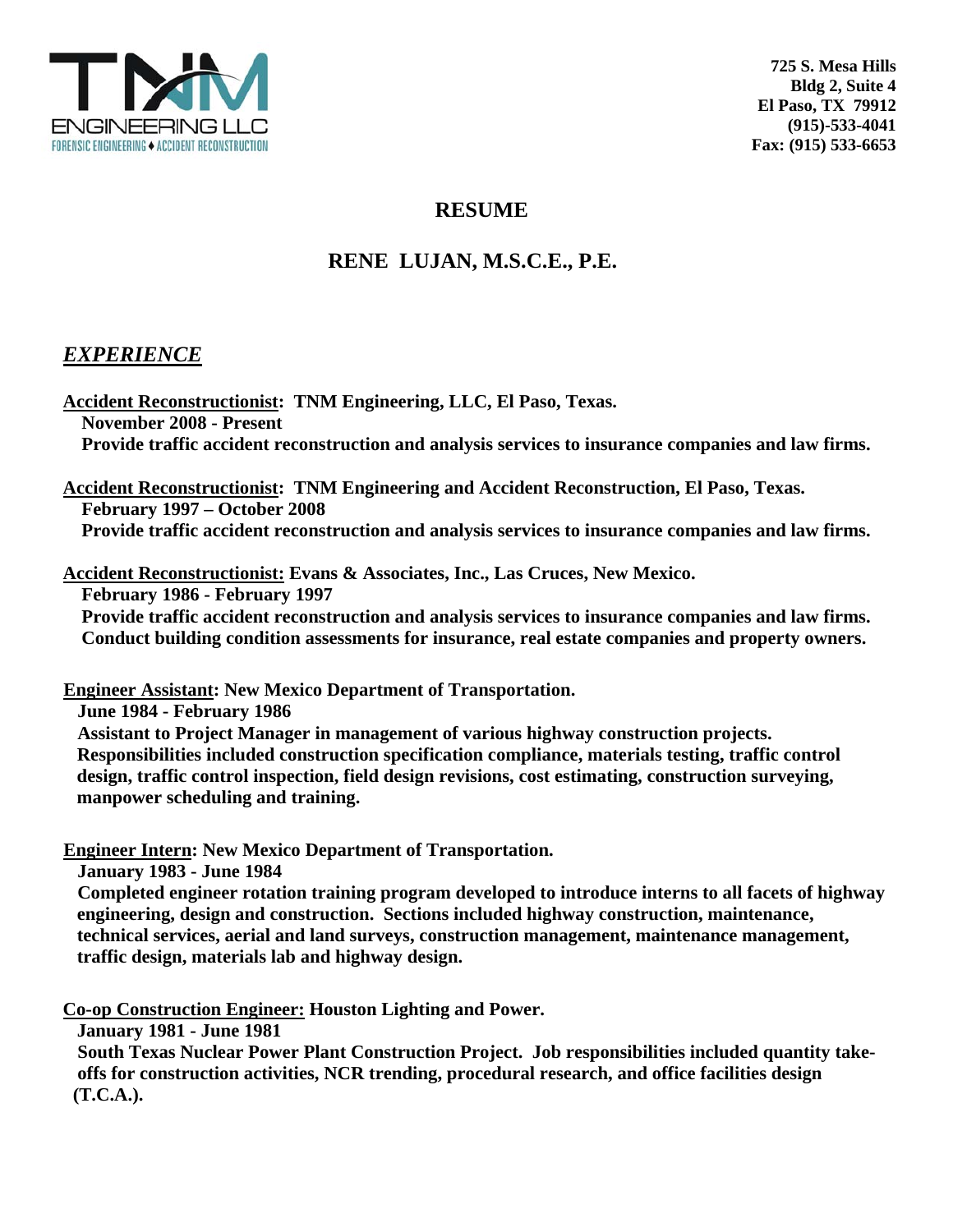### **RESUME - RENE LUJAN, PE** 2

#### *EDUCATION*

**Master of Science, Civil Engineering – Structural Mechanics, New Mexico State University, May 1987. Thesis – Chloride Ion Penetration of Slurry Infiltrated Fiber Reinforced Concrete. Minor, Industrial Engineering.** 

**Bachelor of Science, Civil Engineering – Structural Mechanics, New Mexico State University, December 1982. Minor, Industrial Engineering.** 

#### *REGISTRATIONS/LICENSES*

**State of Texas Professional Engineer, No. 66587.** 

**State of New Mexico Professional Engineer, No. 10697.** 

**State of Oklahoma Professional Engineer, No. 20576.** 

**Licensed Private Pilot.** 

#### *SPECIALIZED TRAINING/CONTINUING EDUCATION*

**National Safety Council, Defensive Driving Course, Santa Fe, New Mexico, 1984.** 

**New Mexico State University, Department of Criminal Justice, "Traffic Accident Reconstruction" course, Santa Fe, New Mexico, 1986.** 

**TranSafety, Inc., Highway Hazard Seminar, New Orleans, Louisiana, 1987.** 

**National Conference on Highway-Rail Safety, Denver, Colorado, 1987.** 

**Northwestern University, The Traffic Institute, "Measuring At the Scenes of Traffic Accidents" correspondence course, 1987.** 

**TrukSafe America Risk Management, Inc., Articulated Vehicles, Phoenix, Arizona, 1988.** 

**ATSSA (American Traffic Safety Services Association), "Work Site Supervisors' Course", Pueblo, Colorado, 1989.** 

**University of Wisconsin, "Preventing Building Design & Construction Failures", Madison, Wisconsin, 1989.** 

**Northwestern University, The Traffic Institute, "Traffic Accident Reconstruction I" course, Evanston, Illinois, 1991.** 

**American Society of Civil Engineers, "Condition Assessment of Existing Buildings", San Diego, California, 1993.**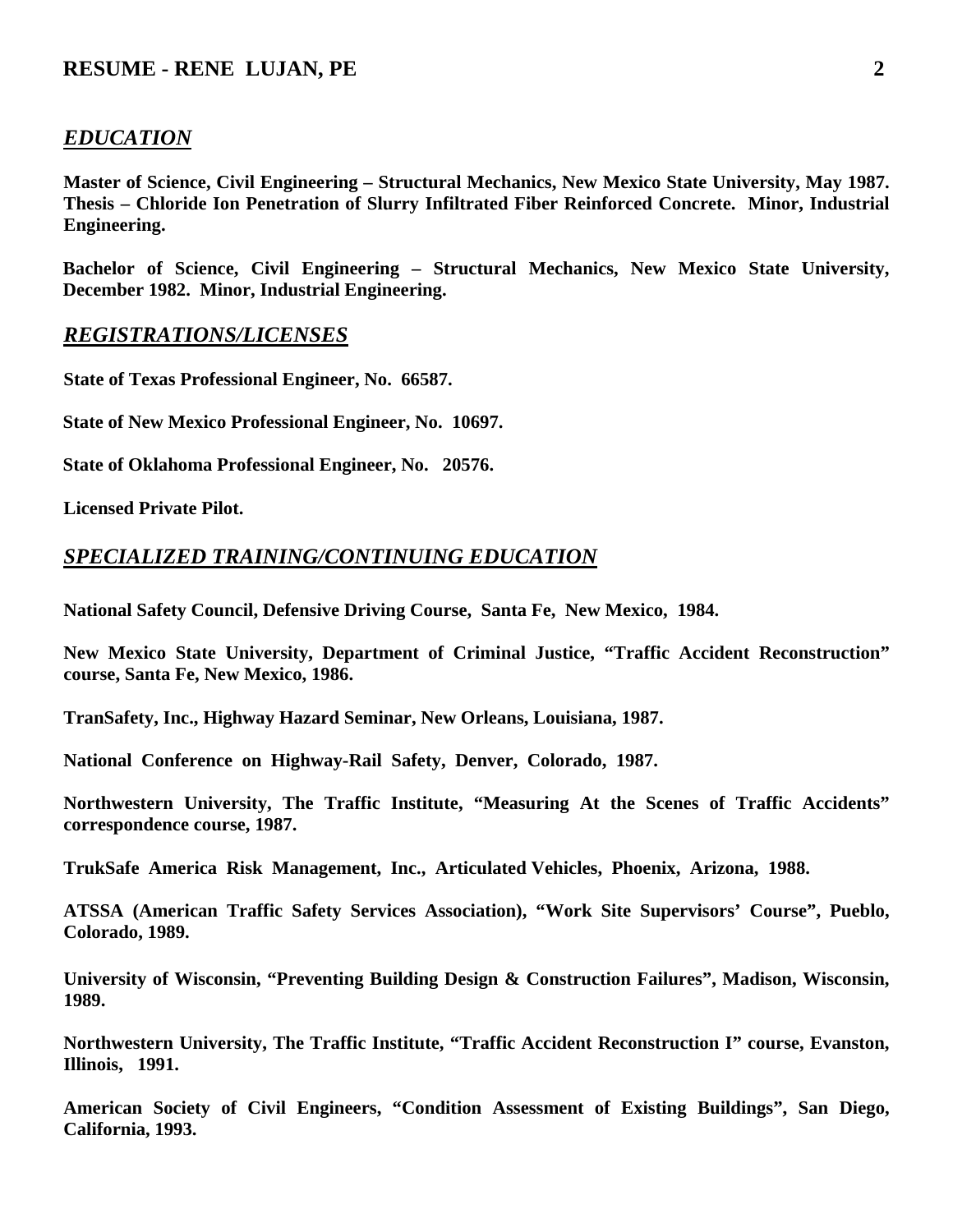## *SPECIALIZED TRAINING/CONTINUING EDUCATION – CONTINUED*

**University of Wisconsin, "Preventive Maintenance of Buildings and Grounds", Madison, Wisconsin, 1994.** 

**IASIU (International Association of Special Investigation Units) Annual Seminar, Tucson, Arizona, 1996.** 

**Society of Automotive Engineers, "Passenger Car Rollover TOPTEC: Cause & Prevention", January 1999, San Diego, California.** 

**Vetronix Corporation, Crash Data Retrieval (CDR) Training Seminar, June, 2001, Santa Barbara, California.** 

**Northwestern University, The Traffic Institute, "Traffic Accident Reconstruction II" course, Evanston, Illinois, October 2001.** 

**Society of Automotive Engineers, "Vehicle Dynamics for Passenger Cars and Light Trucks", Troy, Michigan, December 2003.** 

**Society of Automotive Engineers, "Occupant and Vehicle Kinematics in Rollovers", Troy, Michigan, November 2004.** 

**Macinnis Engineering, PC Crash Intro-Workshop, Vancouver, British Columbia, August 2005.** 

**Wagner Training Institute, "Communication Diagnostics with Cat Electronic Technician", El Paso, Texas, October 2005.** 

**Collision Safety Institute, "ARC-CSI Crash Conference", Las Vegas, Nevada, June 2007.** 

**American Society of Civil Engineers, "Sight Distance", Webinar, El Paso, Texas, June, 2009.** 

**American Society of Civil Engineers, "Safety Aspects of Timing Traffic Signals", Webinar, El Paso, Texas, July 2009.** 

**Collision Safety Institute, "Crash Data Retrieval (CDR) Technician Course", El Paso, Texas, September 2009.** 

**Collision Safety Institute, "Bosch/Vetronix Crash Data Retrieval (CDR) Data Analyst Course", El Paso, Texas, September 2009.** 

**University of Tulsa, "How to Intrepret Commercial Vehicle Event Data Recorders", Tulsa, Oklahoma, November, 2010.** 

**Vericom Computers Inc, "Vericom Familiarization, Accelerometer and other Sensors for Traffic Crash Investigation" San Antonio, Texas, April 2012.** 

**Society of Automotive Engineers, "Applied Vehicle Dynamics" Greer, South Carolina, May 2012.**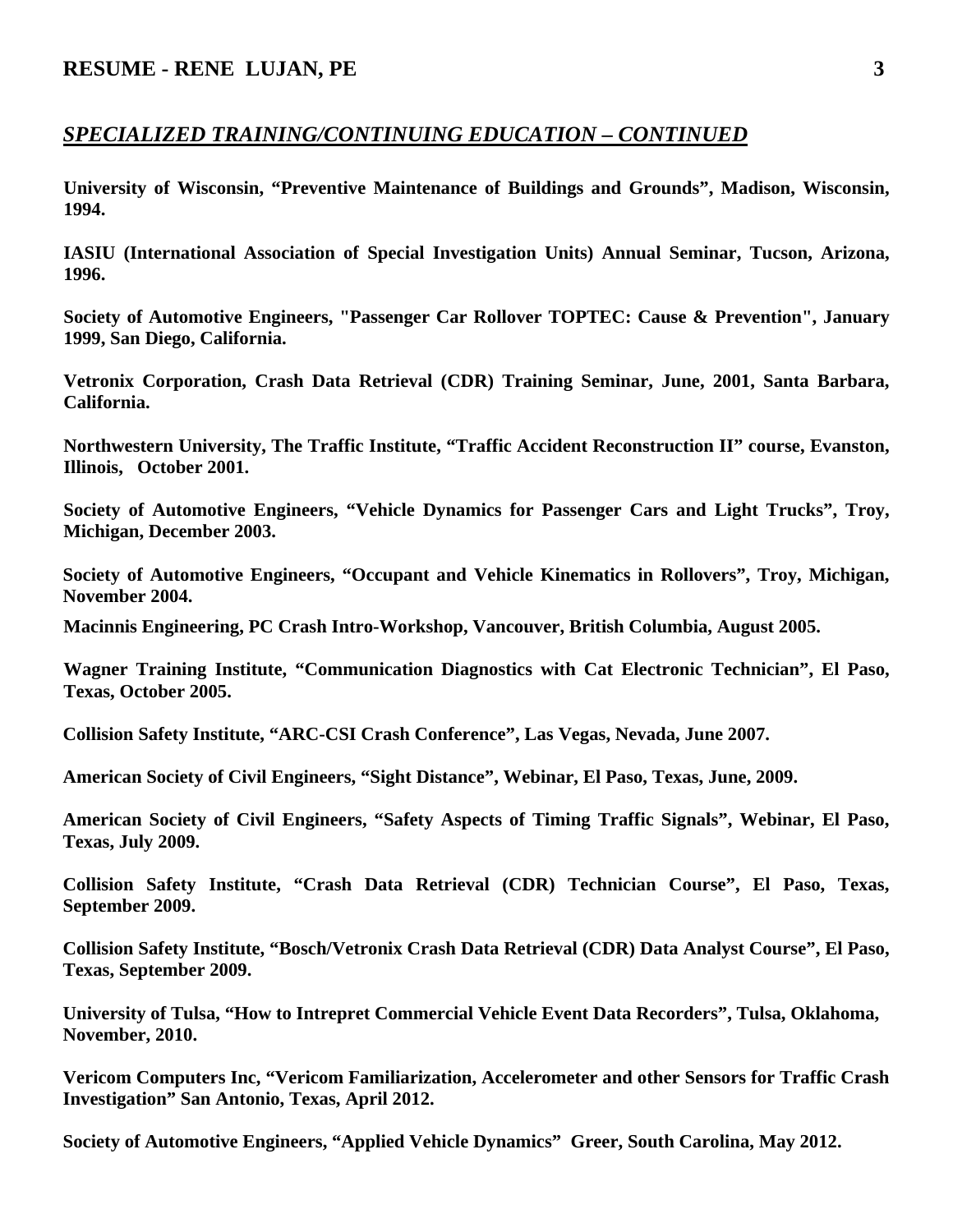## *SPECIALIZED TRAINING/CONTINUING EDUCATION – CONTINUED*

 **Faro, "Faro Laser Scanner", El Paso, TX, February 2013** 

 **Faro, "2nd Annual 3D Laser Scanning Conference" October 2013** 

 **ASCE, "Complying with the MUTCD: Traffic Signing for Horizontal Curves" Webinar Nov 2014** 

 **Society of Automotive Engineers, "Basic Tire Mechanics and Inspection", Troy, Michigan, April 2015** 

 **Society of Automotive Engineers, "Tire Forensic Analysis", Troy, Michigan, April 2015** 

 **ASCE, "Regulatory and Warning Signs - Providing Answers to Common Citizens Requests" Webinar December 2015** 

 **ASCE, "Permeable Pavement - Design Considerations and Tips for Avoiding Failures" Webinar, December 2015** 

**ASCE, "Engineering Treatments and Design Development Strategies for Creating Safe Routes to Schools" Webinar, December 2015** 

 **ASCE, "Developing, Implementing & Managing a Comprehensive Citywide Traffic Signal Coordination Program" Webinar, December 2015** 

#### *LECTURER*

**"Basic Elements of Accident Reconstruction" New Mexico State Highway & Transportation Department, Santa Fe, NM, 1987.** 

**"Advanced Accident Reconstruction", New Mexico State Highway & Transportation Department, Santa Fe, NM, 1989.** 

**"Traffic Safety Engineering – Driver Expectancy", Institute of Transportation Engineers' Annual Meeting, Orlando, FL, 1990.** 

**"Automobile Accident Reconstruction – Reconstruction Techniques & Special Topics", continuing education seminar, State Farm Insurance Company, El Paso, TX, 1993.** 

**"Automobile Accident Reconstruction – Reconstruction Techniques & Special Topics" continuing education seminar, Allstate Insurance Company, El Paso, TX, 1993.** 

**"Automobile Accident Reconstruction – Reconstruction Techniques & Special Topics", continuing education seminar, State Farm Insurance Company, El Paso, TX, 1994.** 

**Texas Association of Defense Council, Inc., Trial Academy. Trial problem participating accident reconstruction expert witness, Lubbock, TX, 1995.**